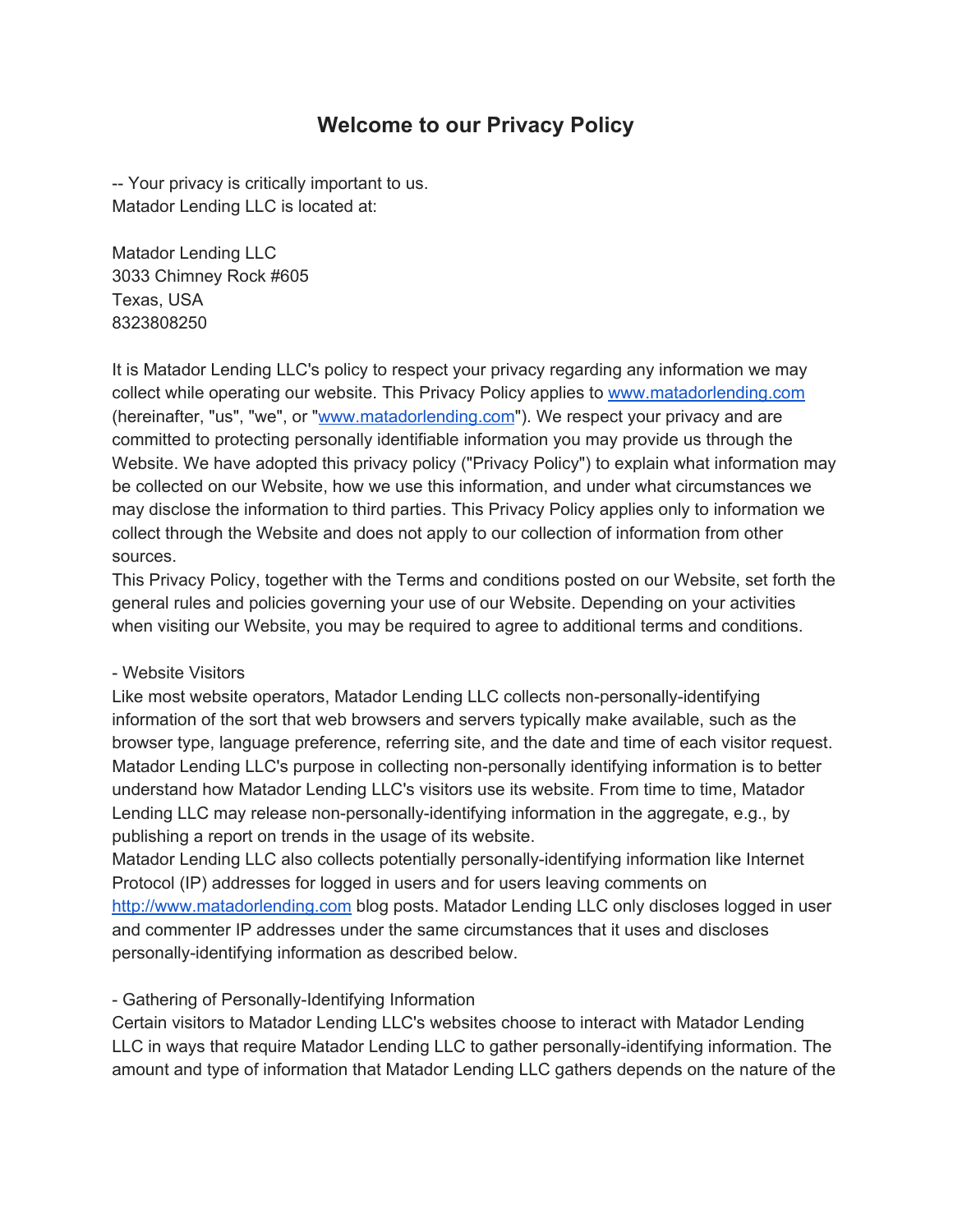interaction. For example, we ask visitors who sign up for a blog at [http://www.matadorlending.com](http://www.matadorlending.com/) to provide a username and email address.

#### - Security

The security of your Personal Information is important to us, but remember that no method of transmission over the Internet, or method of electronic storage is 100% secure. While we strive to use commercially acceptable means to protect your Personal Information, we cannot guarantee its absolute security.

#### - Advertisements

Ads appearing on our website may be delivered to users by advertising partners, who may set cookies. These cookies allow the ad server to recognize your computer each time they send you an online advertisement to compile information about you or others who use your computer. This information allows ad networks to, among other things, deliver targeted advertisements that they believe will be of most interest to you. This Privacy Policy covers the use of cookies by Matador Lending LLC and does not cover the use of cookies by any advertisers.

# - Links To External Sites

Our Service may contain links to external sites that are not operated by us. If you click on a third party link, you will be directed to that third party's site. We strongly advise you to review the Privacy Policy and terms and conditions of every site you visit.

We have no control over, and assume no responsibility for the content, privacy policies or practices of any third party sites, products or services.

# - [Www.matadorlending.com](http://www.matadorlending.com/) uses Google AdWords for remarketing

[Www.matadorlending.com](http://www.matadorlending.com/) uses the remarketing services to advertise on third party websites (including Google) to previous visitors to our site. It could mean that we advertise to previous visitors who haven't completed a task on our site, for example using the contact form to make an enquiry. This could be in the form of an advertisement on the Google search results page, or a site in the Google Display Network. Third-party vendors, including Google, use cookies to serve ads based on someone's past visits. Of course, any data collected will be used in accordance with our own privacy policy and Google's privacy policy.

You can set preferences for how Google advertises to you using the Google Ad Preferences page, and if you want to you can opt out of interest-based advertising entirely by cookie settings or permanently using a browser plugin.

# - Aggregated Statistics

Matador Lending LLC may collect statistics about the behavior of visitors to its website. Matador Lending LLC may display this information publicly or provide it to others. However, Matador Lending LLC does not disclose your personally-identifying information.